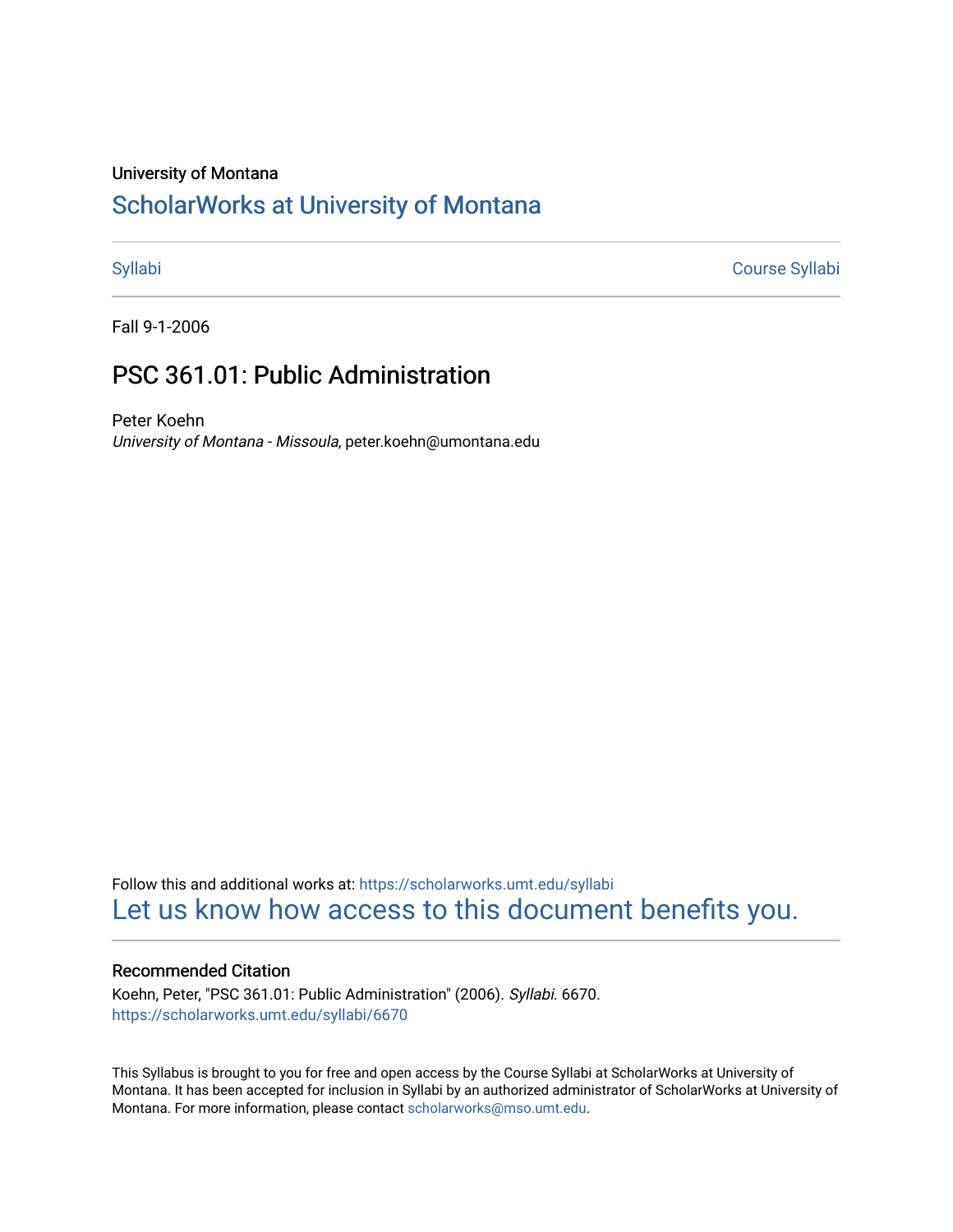Political Science 361 *Public Administration*  Fall 2006-2007

 $\bullet$  .  $\bullet$ 

Peter Koehn LA 416 x5294 Ofc hrs: TTH 10:00-11:00, 12:30-1:30; and by apptmt

### Course Description & Objectives

The course introduces students to the legal and institutional setting of the U.S. public-administration system and to organizational dynamics and processes of public management. The instructor emphasizes the case-analysis approach as an aid to learning about administrative practice. Most cases highlight actual challenges of public administration that call for perceptive and skilled management responses. In addition to enhanced understanding of fundamental concepts and issues of public administration (including the evolution of public administration as a field of study, major organizational theories, private/public administration interfaces and dichotomies, budget preparation, ethical dilemmas, approaches to public service, the role of career officials in the policy process and political context, human-resource issues, challenges to effective management, and the comparative/global perspective), students should develop the ability to apply theoretical insights, personal values, and social-science findings to challenging organizational and ethical situations.

### Required texts

Coursepack available at UC Bookstore. All other required reading is on e-res (psc36101); a hard copy should be brought to class on the date covered.

### Course Requirements

In addition to leading class discussion of selected cases, each student is responsible for individual writing projects that apply useful approaches and research findings to challenging organizational situations.

- 15% Mid-term examination(\* 10 Oct)
- 10% Debate (various dates)
	- Student's own case presentation (3-5 pp; 2 Nov) and
- 30% *Analysis* of student's own case (5-7 pp; 21 Nov)
- 20% Class participation (cases, complex cases, class contributions)
- 25% Written analysis of "Demise of Policy & Review" (\*\* 7 Dec)

Late papers will be penalized by one  $-$  in grade (e.g., from B+ to B) for each scheduled class that passes without submission. For credit/no-credit grading, students must attain an overall grade of D- to receive a "CR." Reported final grades will reflect pluses and minuses.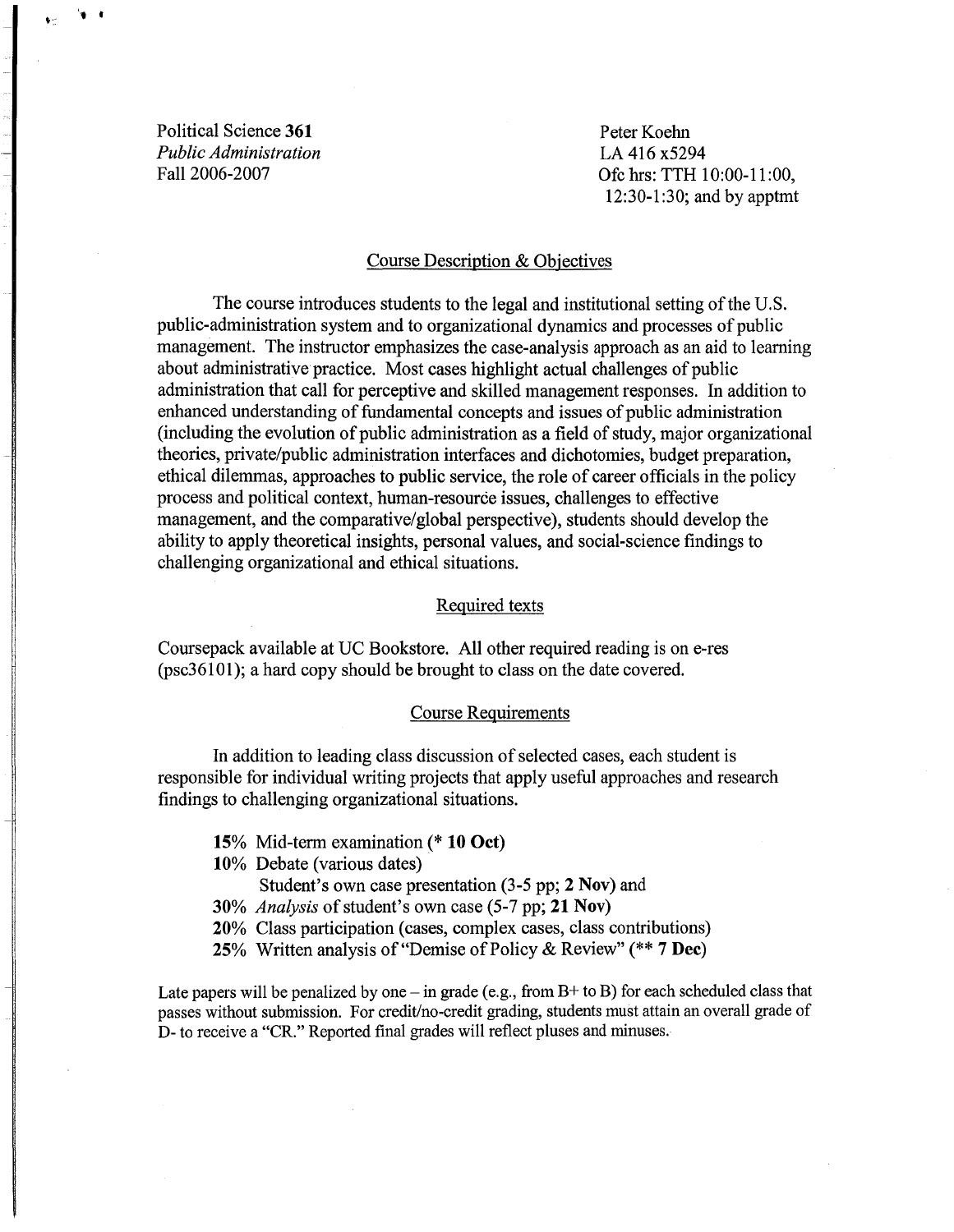# Course Outline and Assignments

29, 31 Aug,

J.

# 5 Sept I. Introduction to Public Service and U.S. Public Administration

- 1. Shafritz and Russell, pp. 87-92
- 2. Merget, "Times of Turbulence" (2003)
- 3. Brinkerhoffs, "Preparing for International Public Service" (2006)
- 4. Light, *True Size ofGovernment* (1999), pp. 1-9
- 5. Levine, "More on Cutback Management" PLUS Herbert, "Laid Off and Left Out" (2006) e-res
- 6. "Budget Cuts" e-res

### 7, 12 Sept. II. Introduction to Case Analysis

- 1. G, S, W, pp. 1-14
- 2. "Case Analysis: Pocket Checklist"
- 3. \*Love, "Arsenic and Red Tape" PLUS "Restroom Monitors"
- 4. \*MacKenzie, "Last In, First Out"
- 5. \*Rusk, "You're Lucky I Come in at All"

### 14 Sept. III. Democratic Accountability v. Administrative Discretion

- 1. Shafritz and Russell, pp. 342-350
- 2. Dolan, "Influencing Policy at the Top of the Federal Bureaucracy" (2000)

### 19, 21 Sept. IV. Public and Private Administration

- 1. Shafritz and Russell, pp. 114-119
- 2. Haque, "Diminishing Publicness of Public Service" (2001) e-res
- 3. Singer, "Privatized Military Forces" (2003)
- 4. \* "A Zealous City Employee" e-res
- 5. \*"Midvalley Recreation Department" PLUS Cramer, "Toeing the Line: Nonprofits Need to Clean House" (2002) e-res
- 6. \*Gayhart, "Joe's Dilemma"

### 26, 28 Sept.,

### 3 Oct. V. Organization Theory, Design, and Communication

- 1. Shafritz and Russell, pp. 198-199, 228-248
- 2. Garvey, "Matrix and Network Organizations" (pp. 94-100)
- 3. Quinn, "Job Design (Redesign): Motivational Criteria" (1996)
- 4. \* "The Electronics Stock Control Group" e-res
- 5. Lohr, "'Cubes' Vie with 'Caves' in Offices" e-res
- 6. \*"A Positive Stroke Goes Awry" PLUS "Wired, Frazzled" e-res; "Manage email" e-res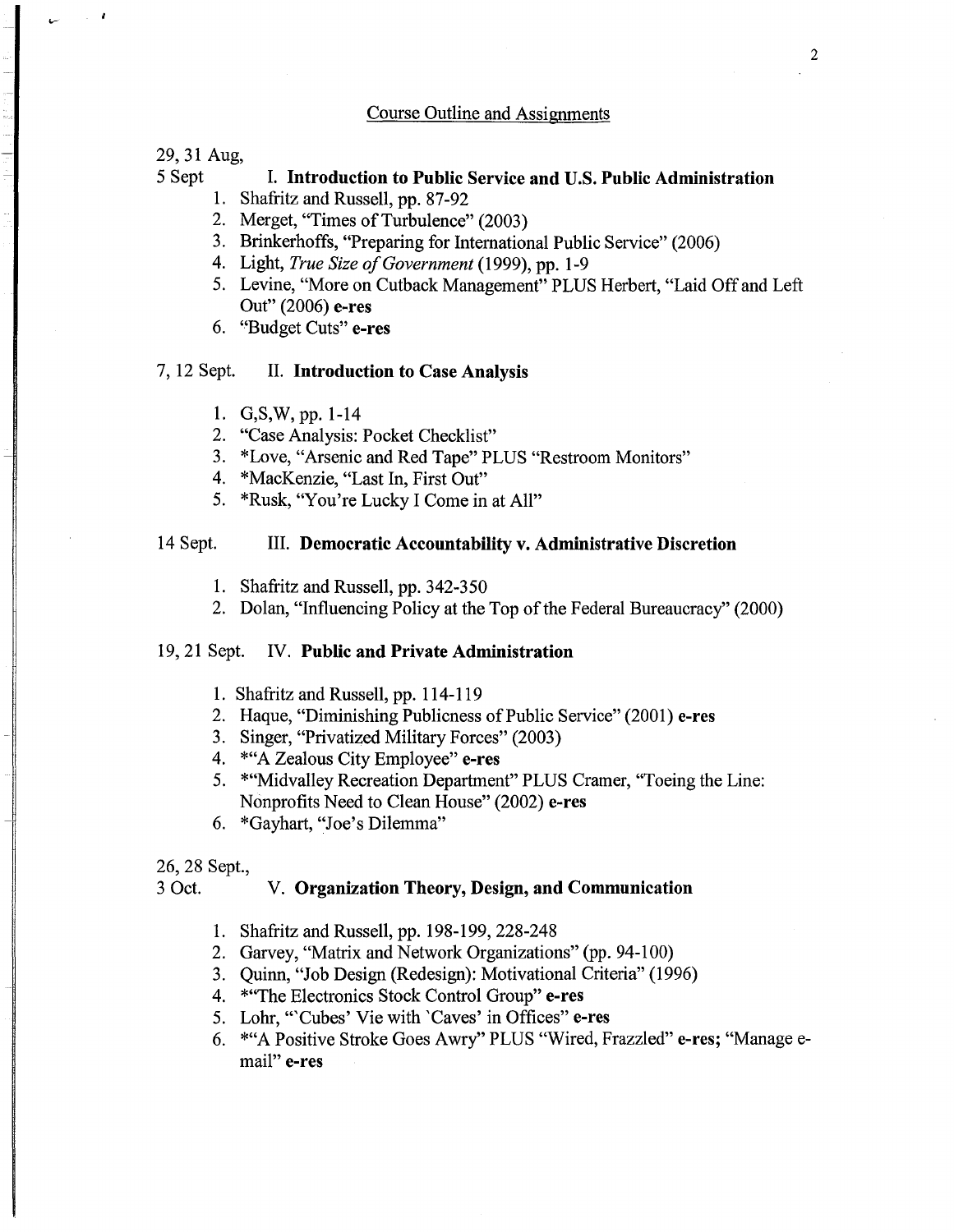# 5 Oct. VI. Decision Theory and Policy Implementation

- 1. Garvey, "Backward and Forward Mapping" (pp. 462-468)
- 2. Watkins and Bazerman, "Predictable Surprises" (2003)
- 3. \*"Keep a 2x4 Behind Your Desk" e-res
- 4. Wilkerson,"Cabal Behind Bush Administration's Crucial Decisions"(05) e-res
- 5. "The *Challenger* Shuttle Disaster" e-res PLUS "Sociology, not Engineering"  $\bf CC$

# 10 Oct Mid-term exam

# 12, 17, 19 Oct. VII. Ethics and Public Administration

- 1. Whetton & Cameron, "To Ship or Not to Ship"
- 2. Garvey, "HIV Testing" CC e-res
- 3. \* "HIV and Employee Rights" e-res
- 4. \* "Ann's Dilemma" e-res PLUS "Court Backs" (e-res); "State: We Can Open"; "Minding Everyone's Business"
- 5. "Ethics Task Force" exercise PLUS "Monitoring e-mails" (2006) e-res and "Goofing Off?" (2006) e-res
- 6. \*Berriochoa, "I'll Get You My Pretty"
- 7. Wolovoy, "Should You Implement a Law You Strongly Disagree With?"('05)
- 8. James, "Sexual Harassment"
- 9. \* "Carl the Ripper" e-res
- 10. \*"Queen Cruises" role play (r/p)
- 24 Oct. Smith, "Ferment at the Met Lab" CC e-res PLUS "Day After Trinity" film -90 min
- 26 Oct Video: *Valuing Diversity* (VT03762-1)
- 31 Oct. NCBI Leadership for Diversity Workshop: Prejudice-response Skills

### 2 Nov Your case due

### 26, 31 Oct.

### 2,9,14,16 Nov VIII. Personnel Administration

- 1. Shafritz and Russell, pp. 361-374, 382-383, 388-396
- 2. \*Meyer and Brown, "Personnel Dilemma: Terminate or Retain" e-res
- 3. \*Artley, "Rose Winn Doesn't Win"
- 4. \* "Conflicts on the Human Services Coordination Team" r/p (e-res)
- 5. \*Fugleberg, "Nightmare in the American Heartland"
- 6. "Mixed Effects of a Demonstration Project" e-res CC